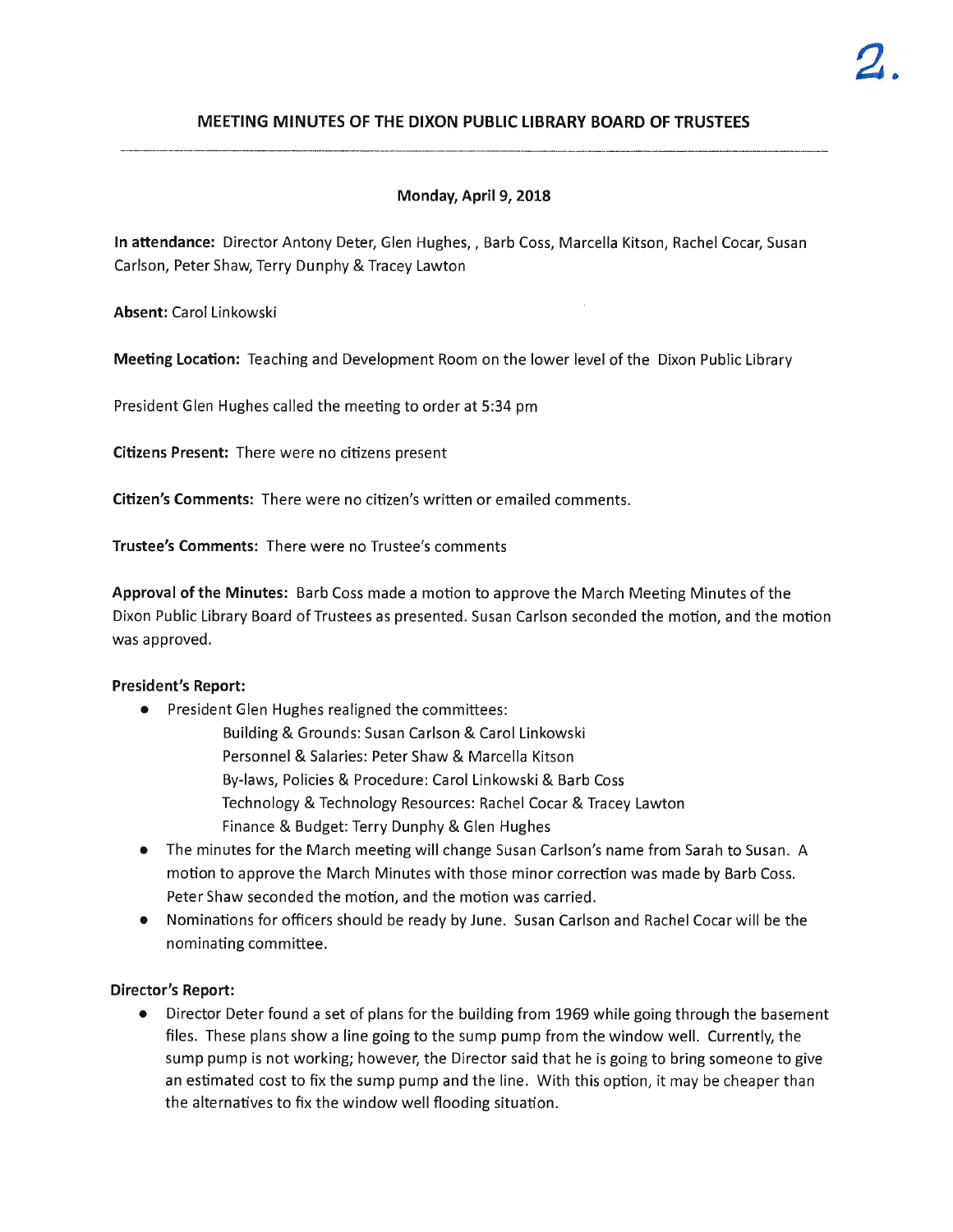- Plans have been found from 1900, and Director Deter would like to look into a Chicago conservator company called Graphic Conservation Co. about restoring and preserving these plans.
- Director Deter showed the Board Members a scanned version of the plans from 1900.
- Chromebooks have been purchased so that coding programs can be taught to youth.

## **Treasurer's Report:**

Peter Shaw made a motion to ratify the Treasurer's Report for March. Susan Carlson seconded the motion and a verbal vote was taken:

Terry Dunphy: aye Peter Shaw: aye Glen Hughes: aye Susan Carlson: aye Rachel Cocar: aye Barb Coss: aye Marcella Kitson: aye Tracey Lawton: aye The motion was carried.

**Invoices and Expenditures:** Marcella Kitson made a motion to ratify the Library Invoices and Expenditures for March. Terry Dunphy seconded the motion and a verbal vote was taken :

Terry Dunphy: aye Peter Shaw: aye Glen Hughes: aye Susan Carlson: aye Rachel Cocar: aye Barb Coss: aye Marcella Kitson: aye Tracey Lawton: aye

The motion was carried.

## **Committee Reports:**

- •!• **Finance and Budget:** none
- •!• **Building and Grounds:** none
- $\triangle$  **Personnel and Salary:** none
- •!• **By-Laws, Policies, and Procedures:** none
- •!• **Technology and Technology Resources:** none

## **Unfinished Business:**

• Director Evaluation Document: Document 11a discusses possible domains for the evaluation and the suggested appropriate group(s) to evaluate the director for each domain. There is concern